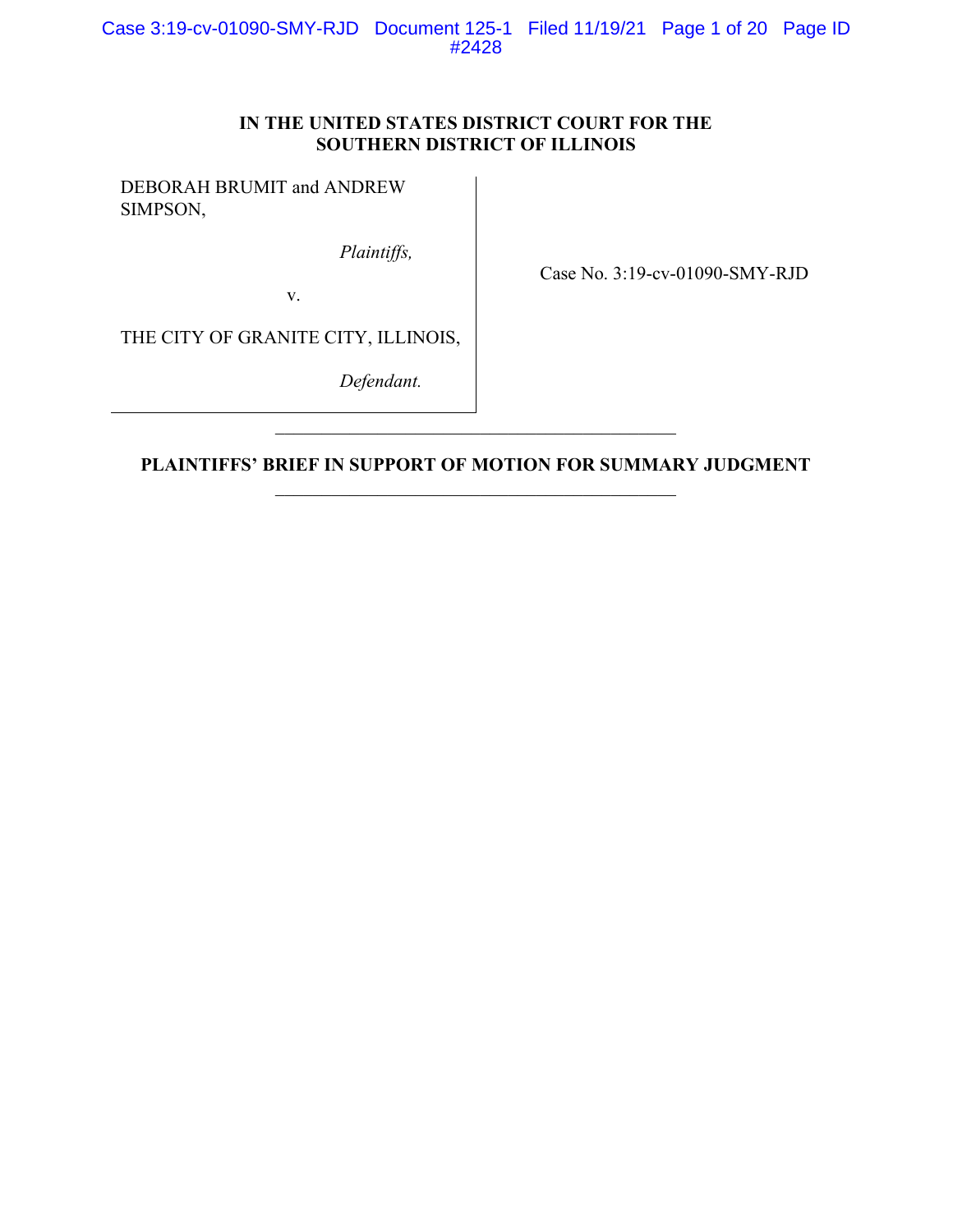# TABLE OF CONTENTS

|                 |    | Granite City's compulsory-eviction law violated Plaintiffs' federally protected |  |
|-----------------|----|---------------------------------------------------------------------------------|--|
| A.              |    |                                                                                 |  |
| <b>B.</b>       |    | If not per se invalid, Granite City's compulsory-eviction law failed every      |  |
| $\mathcal{C}$ . |    |                                                                                 |  |
|                 | 1. | The right to be free from guilt by association extends beyond                   |  |
|                 | 2. | The compulsory-eviction law burdened associational rights in a                  |  |
|                 |    |                                                                                 |  |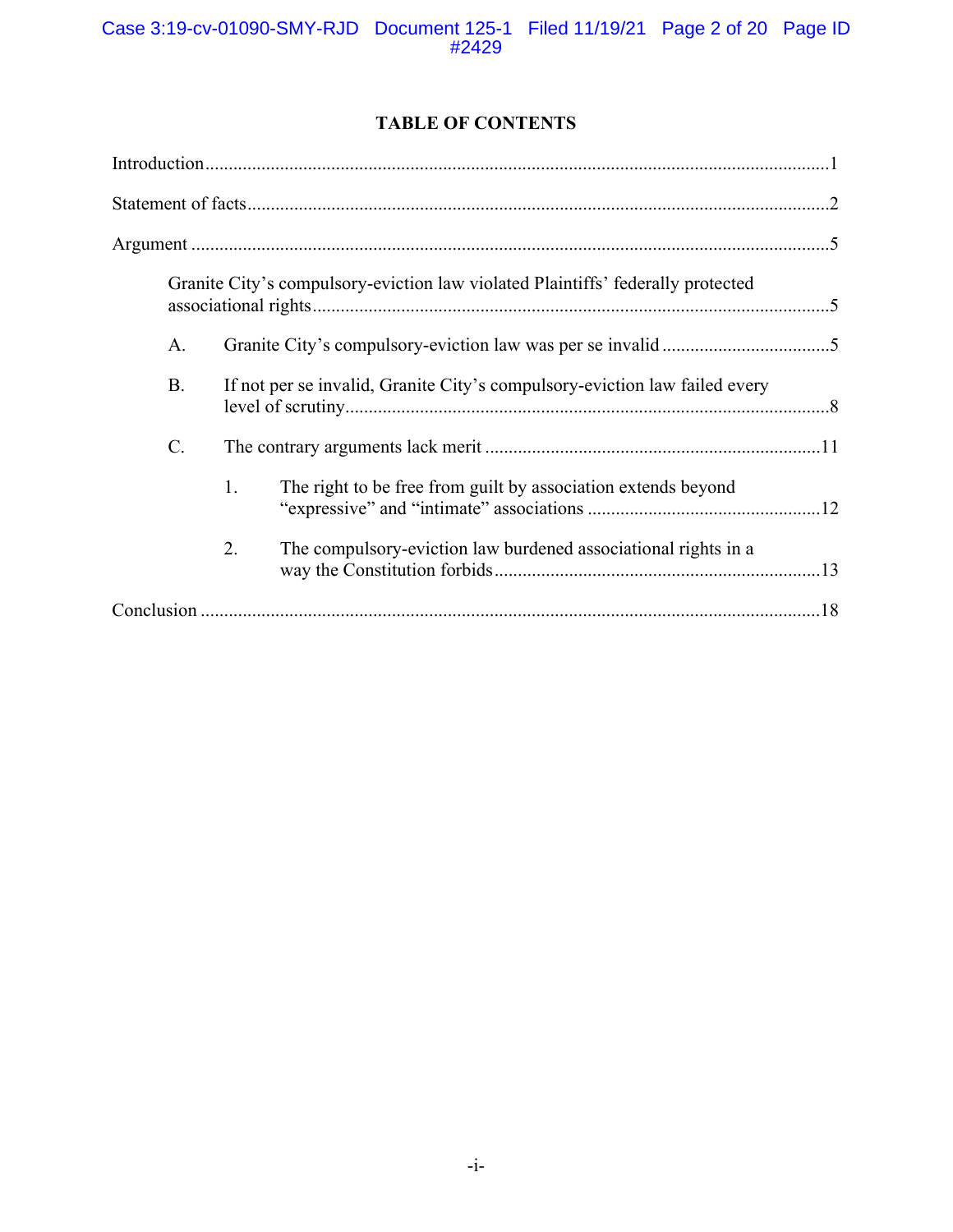#### INTRODUCTION

Granite City's compulsory-eviction law (since-repealed) was unparalleled in its scale, senselessness, and cruelty. For years, the City would force private landlords to evict entire households if any single member committed a felony within city limits; in the City's view, all were tainted by the wrongs of one. Plaintiffs Debi Brumit and Andy Simpson were but two of the City's many victims; the City sought to evict them because Debi's adult daughter stole a van. Their lawsuit against the City has been pending for nearly two years. And as relevant here, this case presents a straightforward claim: By forcing people from their homes based purely on their associations with other people, the City violated Debi and Andy's associational rights. On that claim, the undisputed record confirms that Plaintiffs are entitled to summary judgment; punishing people because of their associations with others is punishing people for their associations with others in a way the Constitution forbids.

The City's testimony captures the point. At deposition, the City testified that Debi and Andy faced eviction because they "allowed members of their household to commit crimes in the City of Granite City." City 30(b)(6) Dep. 47:9-47:10 (ECF 86-2). At the same time, however, the City conceded that Debi and Andy had nothing to do with Debi's daughter's crime. Parkinson Dep. 77:12-78:18, 88:16-89:6 (ECF 86-3). The City also conceded that the couple didn't even know about the crime until after it happened. City  $30(b)(6)$  Dep.  $49:14-50:3$  (ECF 86-2). Yet somehow, they stood to lose their home for "allowing" it. But see NAACP v. Claiborne Hardware Co., 458 U.S. 886, 920 (1982) ("For liability to be imposed by reason of association alone, it is necessary to establish that the group itself possessed unlawful goals and that the individual held a specific intent to further those illegal aims."). And remarkably, their experience was far from unique; for years, Granite City enforced its compulsory-eviction law against countless people for the crimes of husbands, wives, partners, children, and parents.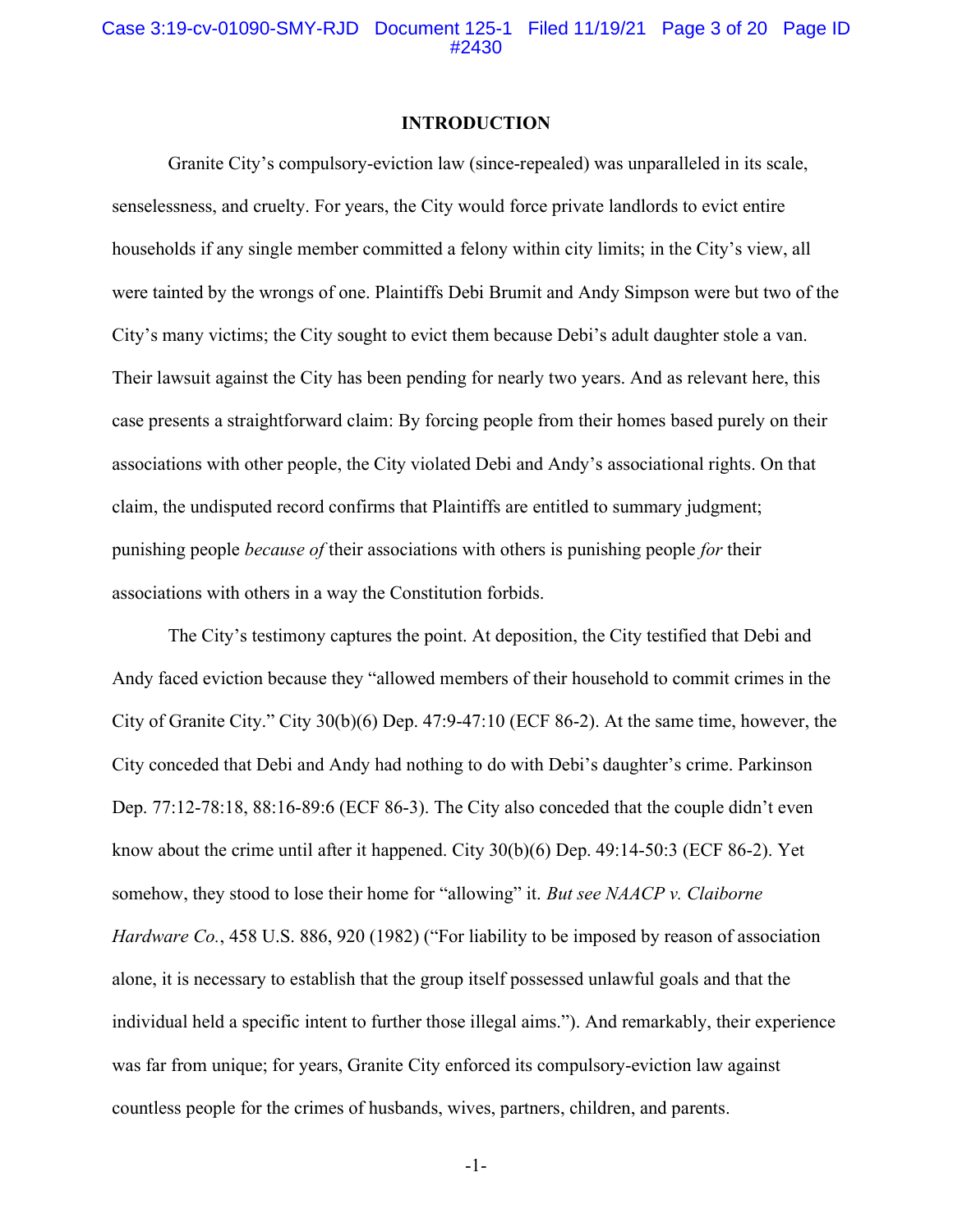#### Case 3:19-cv-01090-SMY-RJD Document 125-1 Filed 11/19/21 Page 4 of 20 Page ID #2431

A law that applies in this way marks an unprecedented violation of associational rights; tarring entire households for the misdeeds of one member is not only wrong, but unconstitutional. Plaintiffs' summary-judgment motion should be granted.

### STATEMENT OF FACTS

1. When it came to its crime-free housing law, Granite City got a lot wrong. The City imposed a compulsory-eviction regime—something even the creator of crime-free laws counseled against. City 30(b)(6) Dep. 21:8-21:11 (ECF 86-2) ("He said it was never meant to be a mandatory thing. It wasn't supposed to be an ordinance-based thing. It was supposed to be a voluntary cooperative effort."). And it enforced its law relentlessly, coercing hundreds of people out of their homes over the course of a decade. Compl. ¶ 48 (ECF 1); Answer ¶ 48 (ECF 61). It ordered an entire family's eviction because one family member kicked a police officer's shin at a church picnic.<sup>1</sup> It ordered another household's eviction because a member shoplifted from the Wal-Mart across town.<sup>2</sup> It ordered another's eviction because one household member drove drunk.<sup>3</sup> And another's because a guest stole mail from a front porch.<sup>4</sup> It ordered a woman's eviction because her child's father was caught with drugs and he often would "babysit" their son at her home.<sup>5</sup> It ordered a father's (and four children's) eviction because his wife was caught

<sup>&</sup>lt;sup>1</sup> Gedge Decl. Supp. Pls.' MSJ Ex. 1, at 1 (City 30(b)(6) Dep. Ex. 20); *id.* Ex. 2 (City 30(b)(6) Dep. Ex. 21); id. Ex. 3 (City 30(b)(6) Dep. 85:22-91:5); id. Ex. 4, at 1-2.

<sup>&</sup>lt;sup>2</sup> *Id.* Ex. 5, at 1 (Parkinson Dep. Ex. 24); *id.* Ex. 6 (Bedard Dep. 72:20-74:20).

 $3$  *Id.* Ex. 7, at 1 (Parkinson Dep. Ex. 25); *id.* Ex. 6 (Bedard Dep. 74:21-79:12).

 $^{4}$  *Id.* Ex. 8, at 1 (Parkinson Dep. Ex. 26); id. Ex. 6 (Bedard Dep. 79:13-81:18).

 $5$  Id. Ex. 9 (Bedard Dep. Ex. 16); id. Ex. 6 (Bedard Dep. 83:13-87:21); id. Ex. 10, at 1-2.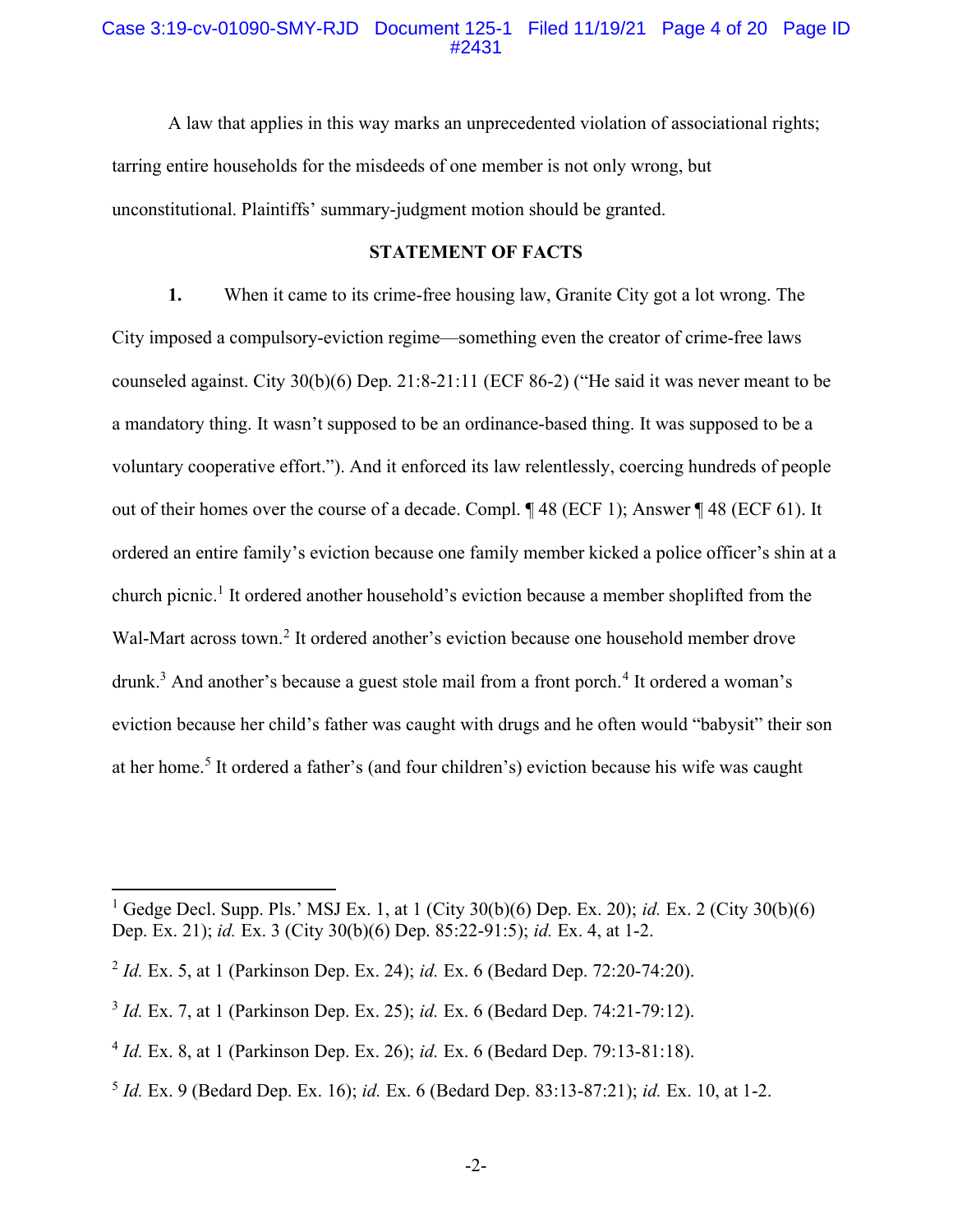## Case 3:19-cv-01090-SMY-RJD Document 125-1 Filed 11/19/21 Page 5 of 20 Page ID #2432

with drugs within city limits.<sup>6</sup> The list goes on. Too often, Granite City treated innocent children, husbands, wives, parents, siblings, and loved ones as collateral damage. In the name of expelling the culpable, it visited life-altering sanctions on the blameless.

Here's how the law worked. Unlike the federal "one-strike" law on which it was modeled, Granite City's "crime free housing ordinance" forced private landlords to evict private tenants if any member of the household committed a felony anywhere within city limits.<sup>7</sup> No matter where the crime occurred, it was no defense that the tenants had nothing to do with it.<sup>8</sup> Nor did landlords have discretion to forgo eviction: If a landlord were to decline to evict, the City could "compel compliance" by revoking the landlord's license and levying fines.<sup>9</sup> Between 2014 and 2019, the City issued more than 300 compulsory-eviction demands. Compl. ¶ 48 (ECF 1); Answer ¶ 48 (ECF 61).

 $6$  Id. Ex. 11 (Parkinson Dep. Ex. 28); id. Ex. 12 (Parkinson Dep. 176:22-182:25); id. Ex. 3 (City 30(b)(6) Dep. 91:6-92:18); Gedge Decl. Opp. 2d Mot. to Dismiss Ex. 11, at 1-11 (ECF 33-12).

<sup>&</sup>lt;sup>7</sup> Bedard Dep. 10:2-10:5 (ECF 86-4) ("The -- if there was a felony committed anywhere in the City of Granite City, the City was -- was compelling an eviction from -- from the actual landlord."); see also Gedge Decl. Opp. Def.'s MSJs Ex. 4 (Parkinson Dep. Ex. 3, at 1) (ECF 86-5) ("Commission of a felony anywhere in the City of Granite City, while residing at rental property in the City of Granite City, is a violation of the Crime Free Multi Housing Ordinance and subjects all occupants of that rental property to eviction."); Gedge Decl. Supp. Pls.' MSJ Ex. 3 (City 30(b)(6) Dep. 82:15-83:16) (similar); id. Ex. 12 (Parkinson Dep. 37:10-37:21) (similar); id. Ex. 6 (Bedard Dep. 22:24-23:1) ("We had to enforce the law, blanket. There was no picking and choosing who you -- who you enforced it upon."); id. (Bedard Dep. 28:10-28:15) ("Q. Okay. And then as I -- I understood it, you replied, quote 'It's anywhere in the City. The way the ordinance is written, it's anywhere in the City.' That was who [sic] you who said that, right? A. Correct.").

<sup>8</sup> Compare Compl. ¶¶ 42-47 (ECF 1), with Answer ¶¶ 42-47 (ECF 61); see also Parkinson Dep. 161:10-163:22 (ECF 86-3); Gedge Decl. Opp. Def.'s MSJs Ex. 5 (Parkinson Dep. Ex. 4, at 3-10 (ordinance)) (ECF 86-6); Mem. Supp. Def.'s 1st Mot. to Dismiss Ex. 1, at 5-6 (ECF 19-1) (crime free lease addendum).

<sup>&</sup>lt;sup>9</sup> Opp. to Mot. Prelim. Inj. 2, *Barron v. Granite City*, No. 19-cv-834-SMY (ECF 14); Parkinson Dep. 185:2-185:9 (ECF 86-3); Gedge Decl. Supp. Pls.' MSJ Ex. 6 (Bedard Dep. 64:8-64:19).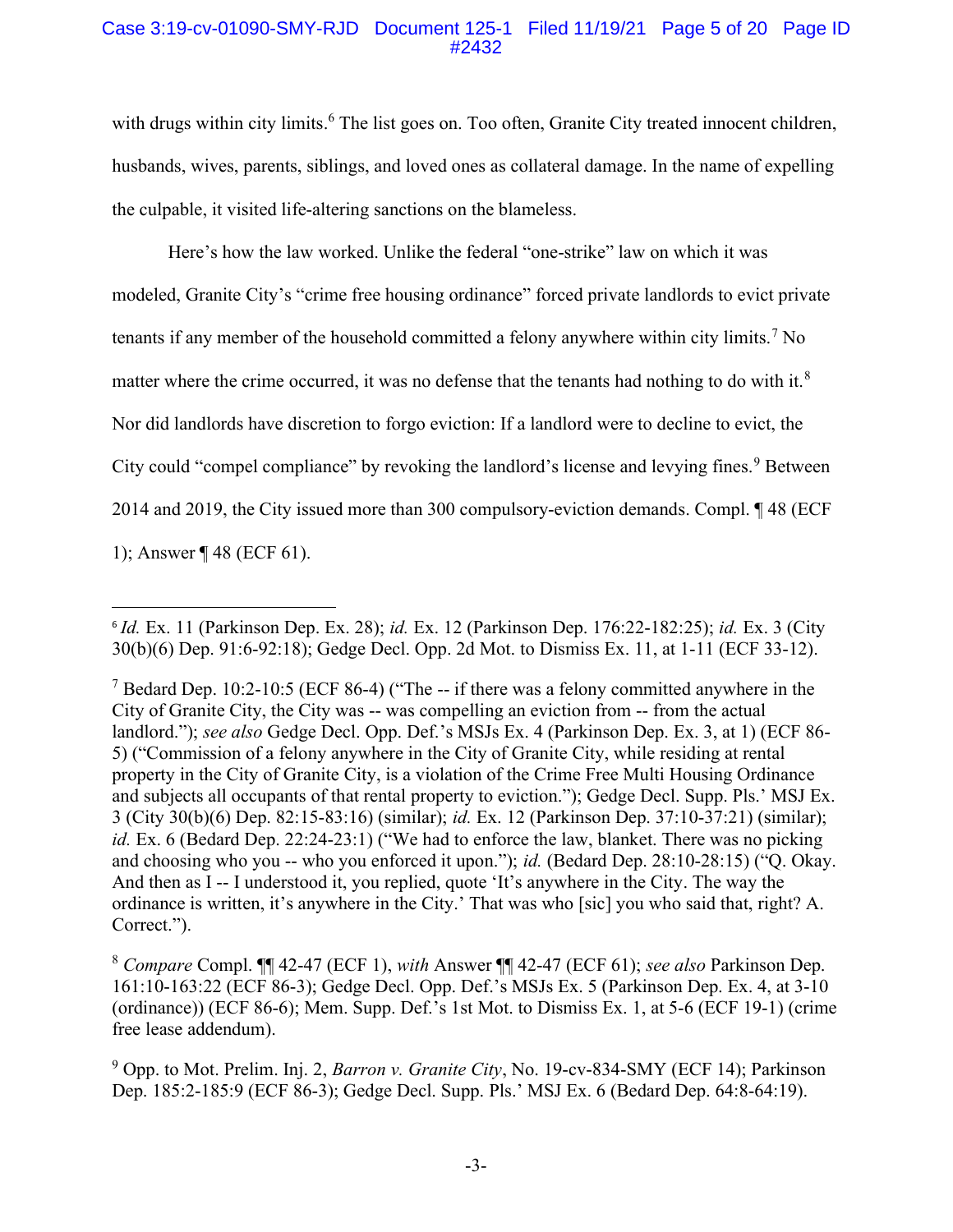#### Case 3:19-cv-01090-SMY-RJD Document 125-1 Filed 11/19/21 Page 6 of 20 Page ID #2433

2. Plaintiffs Debi Brumit and Andy Simpson learned all this the hard way. They have been in a relationship for years, and since 2016, they have lived in a privately owned rental property in Granite City. Brumit Decl. Opp. Def.'s MSJs ¶¶ 2-3 (ECF 86-9). In June 2019, one of Debi's adult daughters—who sometimes stayed with them—was arrested in Granite City for stealing a van. See id. ¶ 14.

Within days of her daughter's arrest, Debi received a compulsory-eviction demand from Granite City police. The demand cited the daughter's (and her boyfriend's) arrest for "[o]ffenses relating to motor vehicles." Gedge Decl. Opp. Def.'s MSJs Ex. 5, at 1 (ECF 86-6). It also stated that the offense was "a clear violation of the Crime Free Lease Addendum and grounds for eviction." Id. Officials would later confirm that the City had no reason to think Debi or Andy had participated in the crime. Parkinson Dep. 77:12-78:18, 88:16-89:5 (ECF 86-3). Or that Debi and Andy had any involvement in the crime. Or that they had known the crime would take place. City 30(b)(6) Dep. 49:14-50:3 (ECF 86-2). Under the compulsory-eviction law, it was enough that someone associated with their home had committed a felony in Granite City. See p. 3  $\&$ nn.7-8, above. On that ground, the City ordered Debi and Andy's landlord to evict them. Parkinson Dep. 89:2-89:5 (ECF 86-3); see also Gedge Decl. Opp. Def.'s MSJs Ex. 7 (City 30(b)(6) Dep. Ex. 23, at 1) (ECF 86-8) ("The police report . . . was reviewed to determine whether or not a felony was committed within the city limits."); Gedge Decl. Opp. Def.'s MSJs Ex. 6 (Parkinson Dep. Ex. 11, at 2) (ECF 86-7).

3. To protect their home, Debi and Andy filed this lawsuit in early October 2019. They asserted (among other claims) that the City's compulsory-eviction law violated their associational rights. Compl. ¶¶ 184-96 (ECF 1). This Court promptly entered a temporary restraining order, followed by an agreed preliminary injunction that remains in force today.

-4-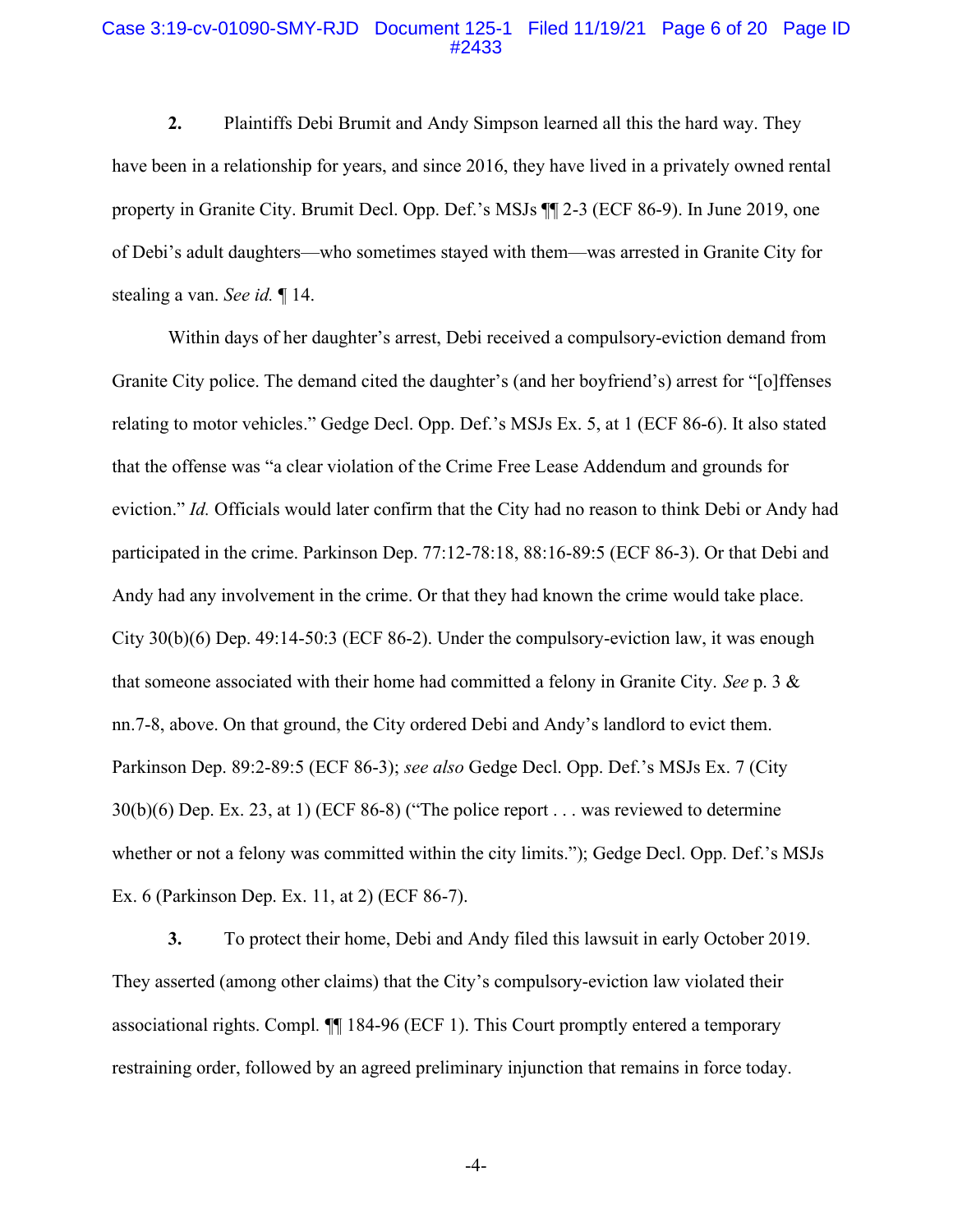#### ARGUMENT

## Granite City's compulsory-eviction law violated Plaintiffs' federally protected associational rights.

 For a decade, Granite City systematically coerced people out of their homes based on crimes committed by people they associated with. Precedent nationwide confirms that such an exercise in collective punishment amounted to a per se violation of the U.S. Constitution (Section A, below). The same result would obtain were the Court to evaluate the case using any of the traditional tiers of scrutiny—from strict to rational basis (Section B). For their part, the City's contrary arguments rest on Supreme Court precedent that, fairly read, cuts decisively in Plaintiffs' favor (Section C). Plaintiffs' summary-judgment motion should be granted.

### A. Granite City's compulsory-eviction law was per se invalid.

A law that punishes people because of their associations with others punishes them for their associations with others in a way the Constitution forbids. Granite City's compulsoryeviction ordinance was just such a law. Consider the undisputed facts. Debi's adult daughter may have stolen a van, but Debi did not. Brumit Decl. Opp. Def.'s MSJs ¶ 15 (ECF 86-9). Andy did not. Simpson Decl. Opp. Def.'s MSJs ¶ 5 (ECF 86-10). Neither Debi nor Andy had any involvement in the theft. Brumit Decl. Opp. Def.'s MSJs ¶ 15 (ECF 86-9); Simpson Decl. Opp. Def.'s MSJs ¶ 5 (ECF 86-10). Neither Debi nor Andy knew the theft would take place. Brumit Decl. Opp. Def.'s MSJs ¶ 16 (ECF 86-9); Simpson Decl. Opp. Def.'s MSJs ¶ 6 (ECF 86-10). At no point did the City think otherwise. Parkinson Dep. 77:12-78:18, 88:16-89:5 (ECF 86-3).<sup>10</sup> Yet

<sup>&</sup>lt;sup>10</sup> See also City 30(b)(6) Dep. 49:14-50:3 (ECF 86-2):

Q. (By Mr. Gedge) And just to be clear, I'm asking whether factually before the City issued the notice of violation against Ms. Brumit and Mr. Simpson, did the city have any basis to believe that Ms. Brumit knew that Tori Gintz and Tyler Sears would steal the van before they stole the van?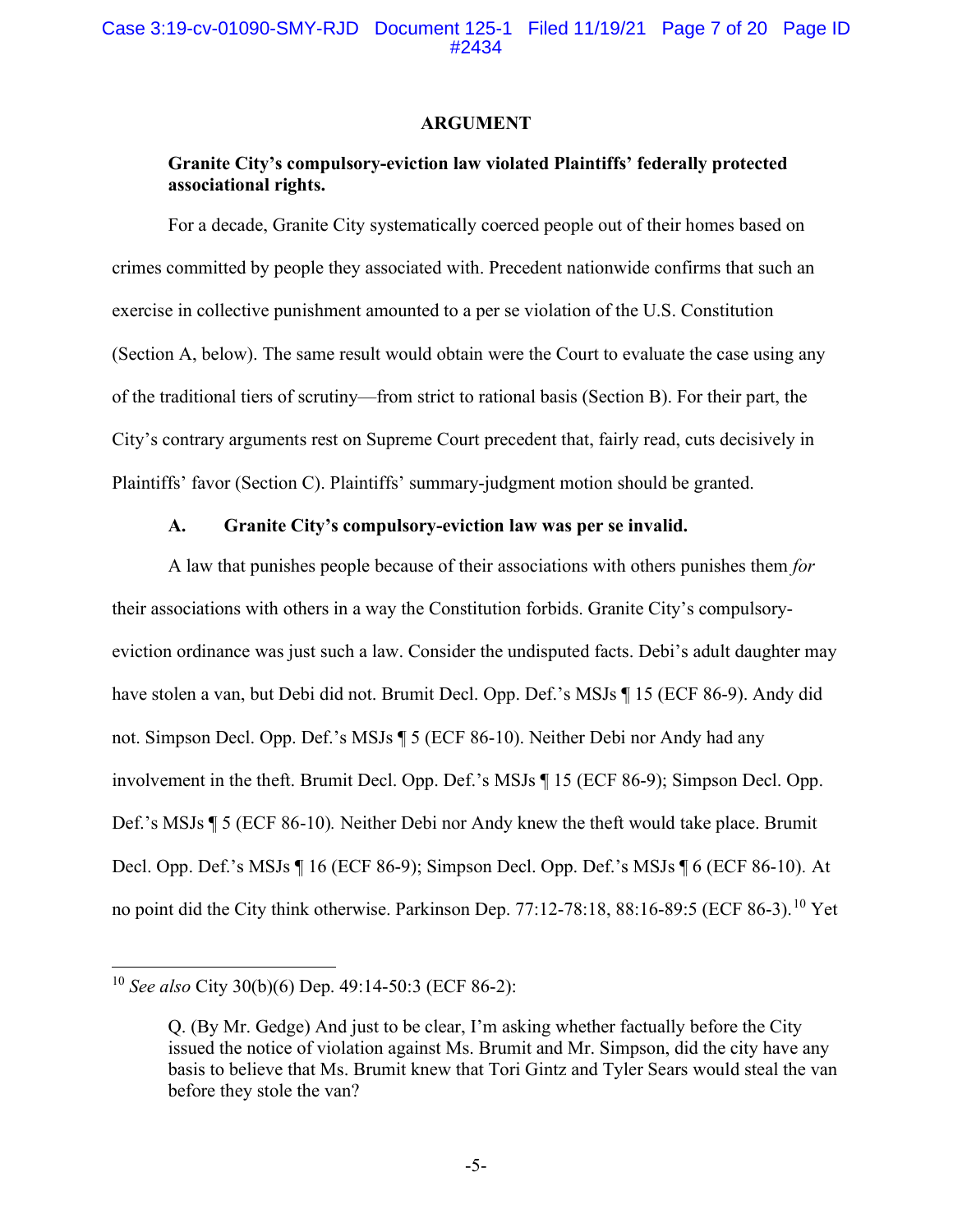### Case 3:19-cv-01090-SMY-RJD Document 125-1 Filed 11/19/21 Page 8 of 20 Page ID #2435

the City sought to punish them anyway. For the City, it was enough that Debi and Andy had at some point "allowed these people to be at the property that they rent." Id. 78:17-78:18. (The City took no steps to determine when Debi's daughter had last been physically present at the home. Id. 78:19-78:24.) On that basis alone, the City sought to make Debi and Andy homeless.<sup>11</sup>

A law that applies in this way is per se invalid. The City tried to coerce Debi and Andy from their home, not because of any action they had taken, but because the City viewed them as tainted by their ties to Debi's daughter. Decades of precedent make clear that governments cannot punish people in this way, purely for their associations with others. "For liability to be imposed by reason of association alone," the Supreme Court has stressed, "it is necessary to establish that the group itself possessed unlawful goals and that the individual held a specific intent to further those illegal aims." NAACP v. Claiborne Hardware Co., 458 U.S. 886, 920 (1982); see also Pls.' Opp. to Def.'s MSJs 9 n.4 (ECF 86) (collecting authority).

A. No.

A. No.

Q. Okay. Same question with regard to Mr. Simpson, before the City issued the notice of violation against Debbie Brumit and Andrew Simpson in June of 2019, did the City have any reason to believe Andrew Simpson had known that Tori Gintz and Tyler Sears would steal the National Rent to Own van before they stole the van?

<sup>&</sup>lt;sup>11</sup> See, e.g., Parkinson Dep. 89:2-89:5 (ECF 86-3) ("I had no evidence that they were involved in that crime other than allowing these people to be at that property which is part of the crime-free lease addendum."); Gedge Decl. Opp. Def.'s MSJs Ex. 7 (City 30(b)(6) Dep. Ex. 23, at 1) (ECF 86-8) ("The police report created by the officer was reviewed to determine whether or not a felony was committed within the city limits. Thereafter the address that was provided by Tori Gintz and Tyler Sears at booking to officers was 7 Briarcliff Drive. That was the address that was listed on the police report. This was address cross referenced with the rental properties in the city. Thereafter it was determined that the address that was a rental property within city limits and the offenders identified the residence as their residence. Charging documents were reviewed to confirm that felonies were being charged by the States Attorney."); Gedge Decl. Supp. Pls.' MSJ Ex. 12 (Parkinson Dep. 65:5-67:2, 83:20-89:5) (similar); id. Ex. 3 (City 30(b)(6) Dep. 39:5- 40:15, 63:16-64:2) (similar); id. Ex. 6 (Bedard Dep. 37:19-40:23) (similar).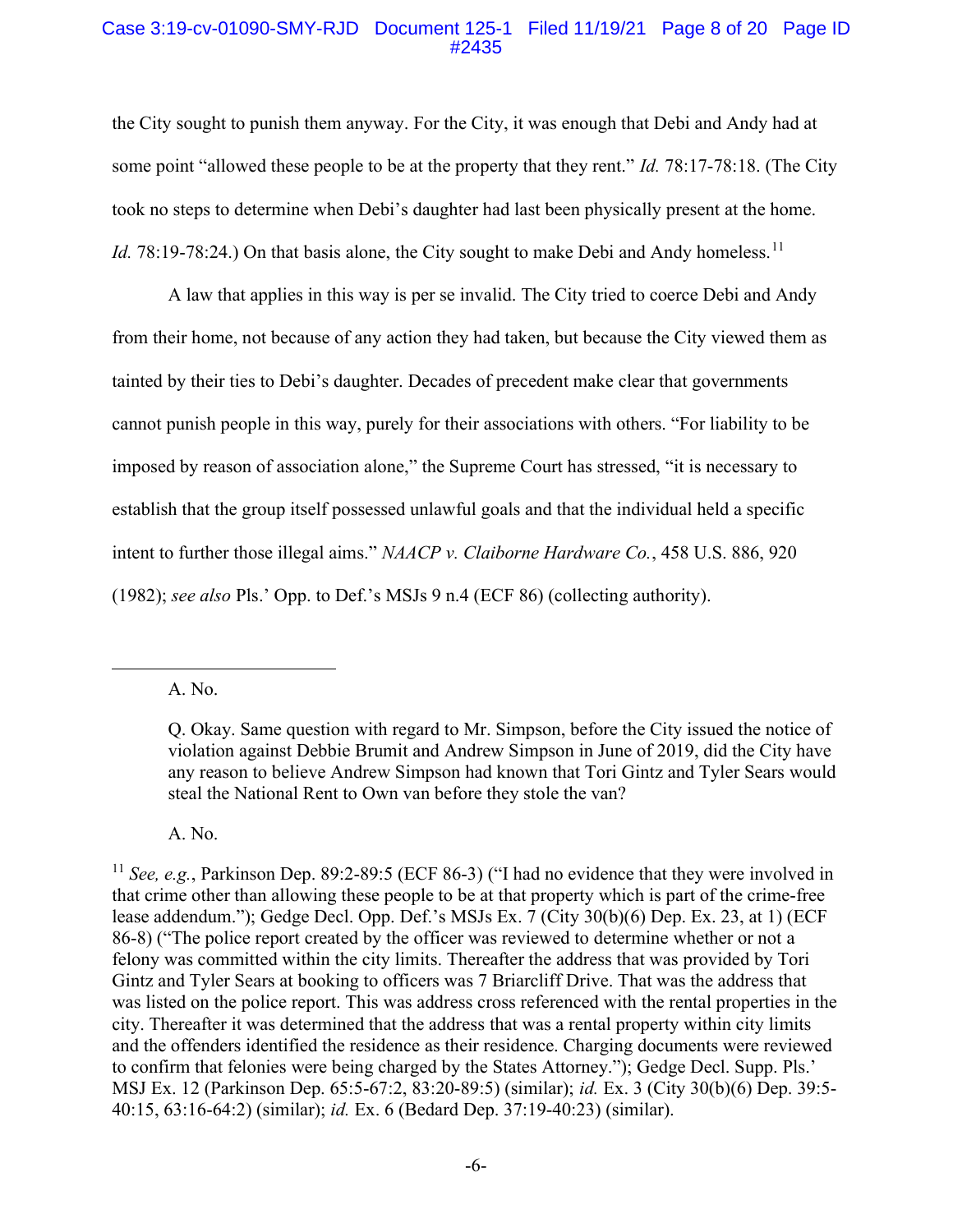#### Case 3:19-cv-01090-SMY-RJD Document 125-1 Filed 11/19/21 Page 9 of 20 Page ID #2436

A recent example illustrates the point. In Rueda Vidal v. U.S. Department of Homeland Security, the government denied a student's DACA application because her parents had committed drug crimes and the student "'has lived into adulthood' at her parents' addresses." No. 18-cv-9276, 2021 WL 1731606, at \*13 (C.D. Cal. Apr. 30, 2021). "No other reason was identified for denying [her] application, such as a finding that she was a threat to public safety or that she herself had engaged in some wrongdoing." Id. On that record, the court easily concluded that the government "violated [the student's] Fifth and First Amendment familial association rights." Id. at  $*14$ .<sup>12</sup> "[T]he Constitution protects the right of a child to associate with a parent without being tainted by the parent's crime absent her own participation in it," the court said. Id. at \*13. By "visit[ing] the sins of the parent upon the daughter," the government thus "burdened [her] fundamental rights in a manner that is 'arbitrary, or conscience shocking, in a constitutional sense." Id. at \*14. On that ground, the court held the government's action per se invalid; it ruled for the plaintiff on her associational-rights claim without performing any type of scrutiny. Id.

The same principles apply here. Under Granite City's law, Debi and Andy "w[ere] tainted by [their] familial relationships untethered to any wrongdoing on [their] part." Id. In the City's view, Debi and Andy had opened their home to Debi's daughter. That act of association lawful in itself—was the basis for the City's exercising coercive power against them. See pp. 5-6 & nn.10-11, above. Such an exercise in collective punishment is invalid; the Constitution secured Debi and Andy's right to associate with Debi's daughter without being punished for her crimes. To hold otherwise (as the court in *Rueda Vidal* remarked) "would be both 'illogical and unjust,' given 'the basic concept of our system that legal burdens should bear some relationship to

<sup>&</sup>lt;sup>12</sup> Because the government actor in *Rueda Vidal* was the federal government, the court relied on the Due Process Clause of the Fifth Amendment rather than of the Fourteenth. See Dusenbery y. United States, 534 U.S. 161, 167 (2002).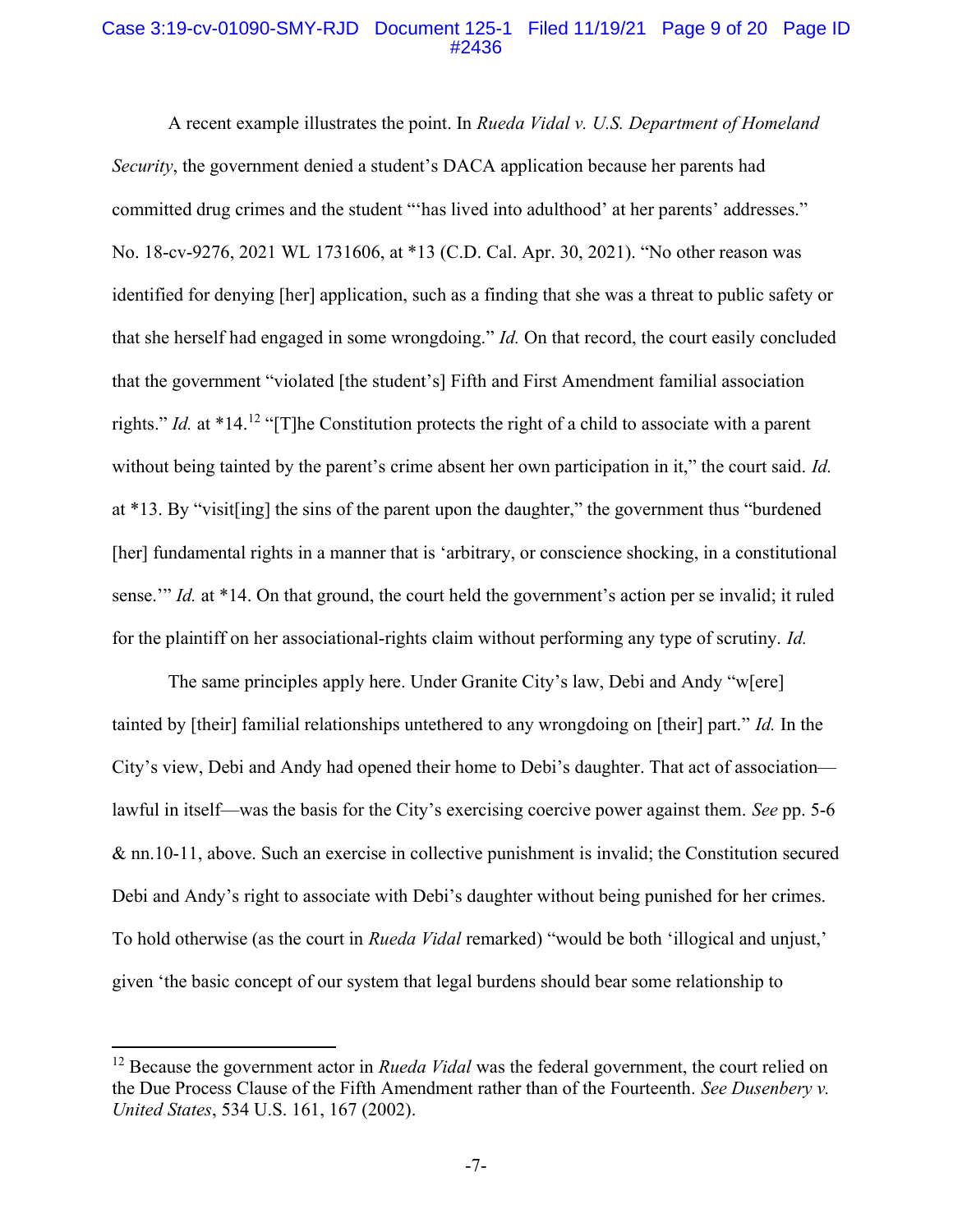#### Case 3:19-cv-01090-SMY-RJD Document 125-1 Filed 11/19/21 Page 10 of 20 Page ID #2437

individual responsibility or wrongdoing." Rueda Vidal, 2021 WL 1731606, at \*14; cf. Colbert v. City of Chicago, 851 F.3d 649, 659 (7th Cir. 2017) ("[P]roximity to a wrongdoer does not authorize punishment." (citation omitted)). Whether under the First Amendment or the Fourteenth, governments cannot punish people based on their associations with others. Because Granite City did just that, Plaintiffs are entitled to summary judgment.

#### B. If not per se invalid, Granite City's compulsory-eviction law failed every level of scrutiny.

The same result would obtain were the Court to evaluate the case using the traditional tiers of scrutiny. Under that framework, strict scrutiny would be appropriate. In any event, the record shows that the City's compulsory-eviction law flunked every level of scrutiny on the books—from strict scrutiny to rational basis.

1. Both strict scrutiny and rational-basis review evaluate a law's means-end fit. For strict scrutiny, the question is whether the law "promotes a compelling interest in the least restrictive manner." Georges v. Carney, 546 F. Supp. 469, 473 (N.D. Ill. 1982). For rationalbasis review, the question is whether the law "bears a rational relationship to legitimate legislative goals." Smith v. Shalala, 5 F.3d 235, 239 (7th Cir. 1993). For much the same reasons detailed above (at 5-8), strict scrutiny would be warranted here. St. Ann v. Palisi, 495 F.2d 423, 427-28 (5th Cir. 1974) (applying heightened scrutiny to a regulation that punished students for parents' misconduct). Because the compulsory-eviction law fails even more deferential rationalbasis review, however, the Court could invalidate the law without "decid[ing] whether any enhanced scrutiny is called for." Zobel v. Williams, 457 U.S. 55, 60-61 (1982).

2. Though deferential, rational-basis review is not "toothless," Sutkier v. Ill. State Dental Soc'y, 808 F.2d 632, 634 (7th Cir. 1986), and "[t]he standard of rationality 'must find some footing in the realities of the subject addressed by the legislation." Ill. Sporting Goods

-8-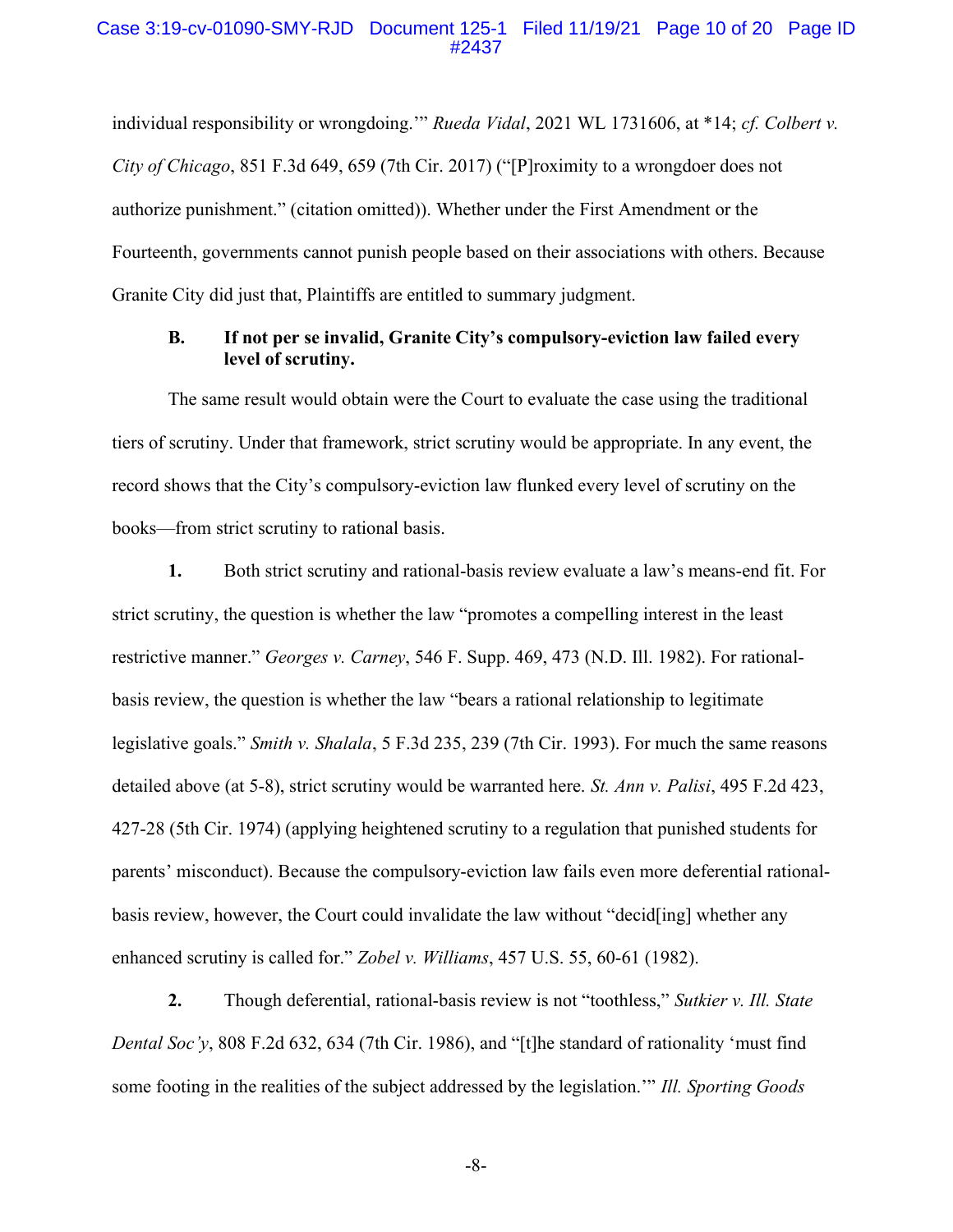#### Case 3:19-cv-01090-SMY-RJD Document 125-1 Filed 11/19/21 Page 11 of 20 Page ID #2438

Ass'n v. Cook County, 845 F. Supp. 582, 590 (N.D. Ill. 1994) (quoting Heller v. Doe ex rel. Doe, 509 U.S. 312, 321 (1993)). Granite City's compulsory-eviction law enjoyed no such footing. The law's stated goal was "[c]rime deterrence and prevention." Def.'s Mem. Supp. MSJ 19 (ECF 77) (quoting Mem. & Order 9 (ECF 59)); City 30(b)(6) Dep. 29:4-29:20 (ECF 86-2). Yet on its face, it bore no "rational relationship to th[at] end." St. Joan Antida High Sch. Inc. v. Milwaukee Pub. Sch. Dist., 919 F.3d 1003, 1011 (7th Cir. 2019). It applied based not on the crime, but on the fortuity of the offender's (or their family's) home-financing situation. If you had the credit for a mortgage, your daughter could have stolen the same van Debi's daughter did—under identical circumstances—and your home would be safe. Likewise if you owned your home outright.

But things were different for people who happened to rent. On pain of losing their home, people like Debi and Andy were saddled with an unprecedented legal burden: Unlike their neighbors, they stood to lose their home for the crime of any householder anywhere within city limits. The City's compulsory-eviction law applied to them whether or not they participated in the crime. Whether or not they were complicit in the crime. Whether or not they even knew the crime had taken place. Compare Compl. ¶¶ 42-47 (ECF 1), with Answer ¶¶ 42-47 (ECF 61); see also Parkinson Dep. 163:2-163:22 (ECF 86-3). The law targeted the guilty and the innocent indiscriminately. And in doing so, it applied to an arbitrary subset of crimes (ones committed by people associated with rental homes) while turning a blind eye to the rest.

The record bears this out. Even as it imposed crushing burdens on the people targeted innocent and guilty alike—the compulsory-eviction law applied haphazardly to only a fraction of overall crime in Granite City. In 2019, for example, the City recorded over 675 charged felonies. The number of compulsory-eviction demands that year? Sixty, meaning the compulsory-eviction law did not apply to over ninety percent of the City's felonies (those committed by anyone who

-9-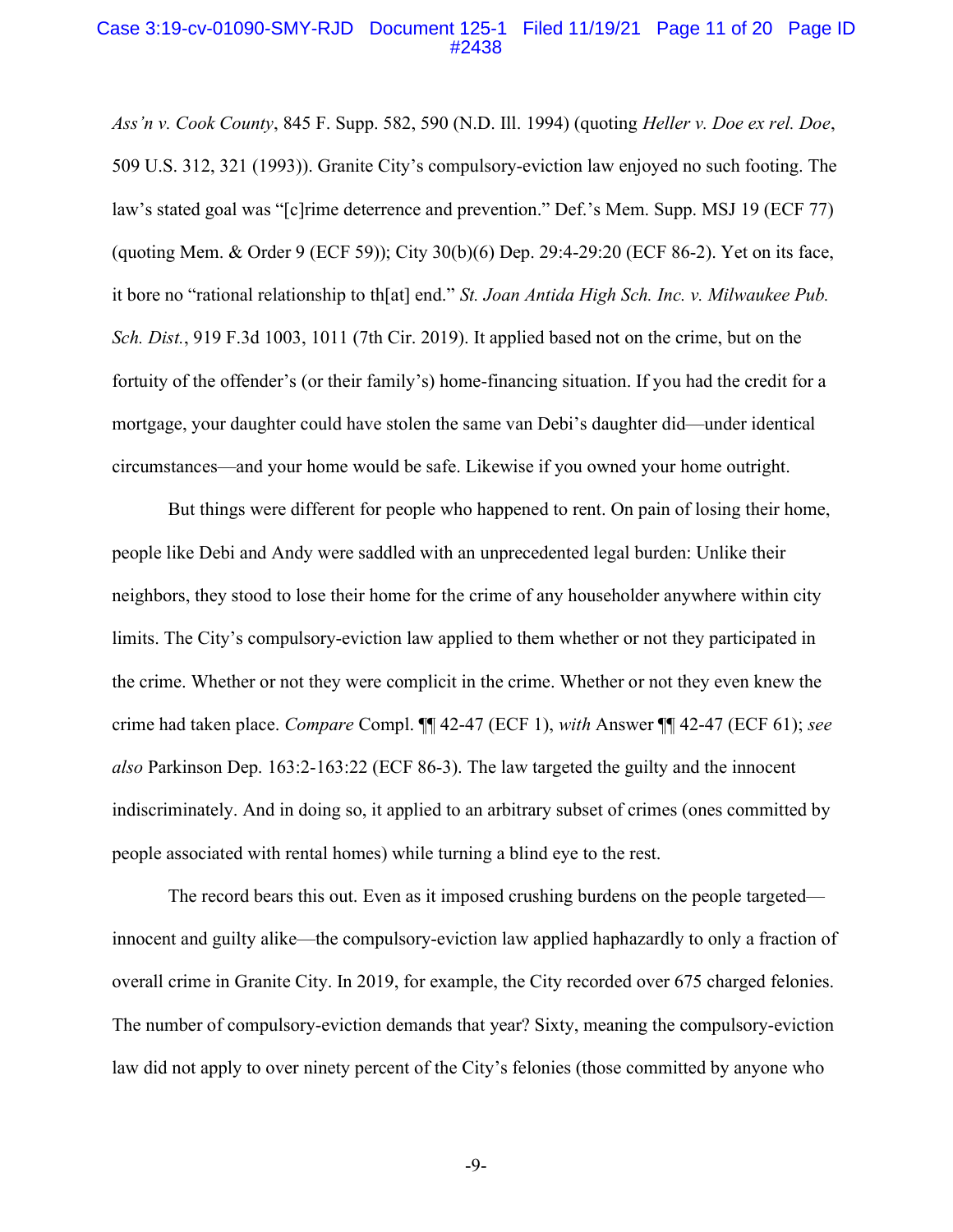### Case 3:19-cv-01090-SMY-RJD Document 125-1 Filed 11/19/21 Page 12 of 20 Page ID #2439

happened not to live in a rental home within city limits). See Figure A, below. Nor was 2019 an outlier. Over 450 felonies were recorded in 2017; only 59 compulsory-eviction demands issued. Id. Over 500 felonies in 2018; only 41 compulsory-eviction demands. Id. And so on. Over time, in fact, crime citywide appears to have increased. Id. In short, the record confirms what is clear from the face of the law: Singling out residents based on their home-financing arrangements no more related to "crime deterrence and prevention" than would classifying them based on studentloan debt or credit score or adjusted gross income. In its basic design, the law was arbitrariness made manifest.

| <b>Offense</b>                   | <b>Total Within Granite</b><br>Citv <sup>13</sup> | <b>Total Violations of</b><br>Compulsory-Eviction Law <sup>14</sup> |  |  |  |
|----------------------------------|---------------------------------------------------|---------------------------------------------------------------------|--|--|--|
| <b>Total Felonies</b>            |                                                   |                                                                     |  |  |  |
| 2017                             | >450                                              | 59                                                                  |  |  |  |
| 2018                             | > 500                                             | 41                                                                  |  |  |  |
| 2019                             | > 675                                             | 60                                                                  |  |  |  |
| <b>Felony Burglary</b>           |                                                   |                                                                     |  |  |  |
| 2017                             | >20                                               | $\overline{2}$                                                      |  |  |  |
| 2018                             | >14                                               |                                                                     |  |  |  |
| 2019                             | > 35                                              | 6                                                                   |  |  |  |
| <b>Felony Aggravated Battery</b> |                                                   |                                                                     |  |  |  |
| 2017                             | >30                                               | 6                                                                   |  |  |  |
| 2018                             | $>25$                                             | $\overline{2}$                                                      |  |  |  |
| 2019                             | $>25$                                             | $\overline{3}$                                                      |  |  |  |

#### Figure A

The City's separate "Chronic Public Nuisance Properties" ordinance reinforces the

compulsory-eviction law's irrationality. Pls.' 2d Reqs. for Admission 5, 6 & Ex. 1 (ECF 91, 91-

<sup>&</sup>lt;sup>13</sup> See Def.'s Resp. to Pls.' 2d Set of Reqs. for Admission 12, 13, 15, 18, 19, 21, 24, 25, and 27 (ECF 107).

<sup>&</sup>lt;sup>14</sup> See Gedge Decl. Supp. Pls.' MSJ Ex. 13, at 20-21, 23-24 (City 30(b)(6) Dep. Ex. 5); *id.* Ex. 14, at 3-4; see also id. Ex. 3 (City 30(b)(6) Dep. 30:20-31:7) ("Q. (By Mr. Gedge) But does the city have any numbers showing that the amount of crime in the city was reduced because of the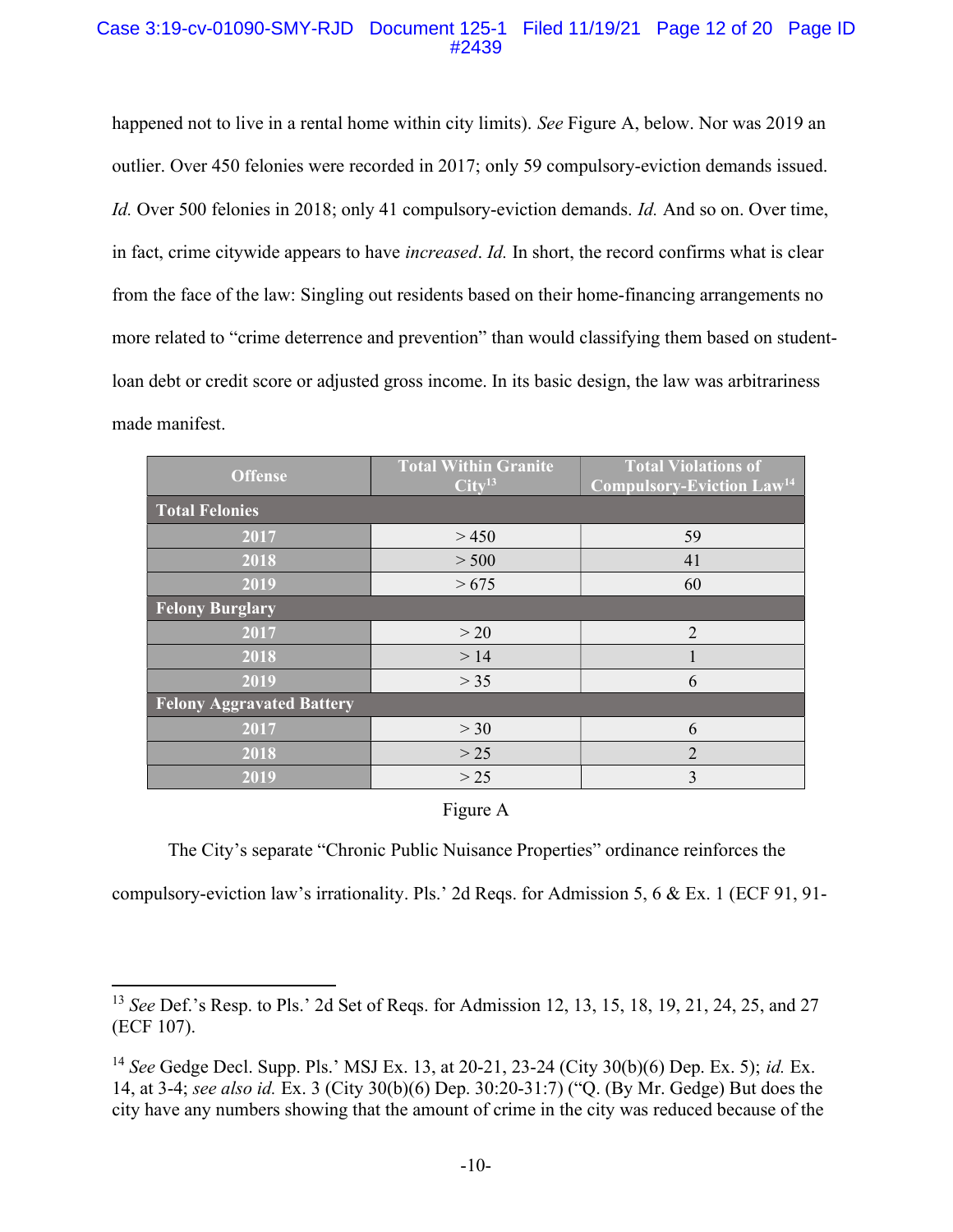### Case 3:19-cv-01090-SMY-RJD Document 125-1 Filed 11/19/21 Page 13 of 20 Page ID #2440

1); Def.'s Resp. to 2d Reqs. for Admission 5, 6 (ECF 107). Since 2017, the public-nuisance law has addressed properties that are hotspots for crime. Yet unlike the compulsory-eviction law, the public-nuisance law is written in evenhanded terms. It gives people two chances to "abate the nuisance activities." Pls.' 2d Reqs. for Admission Ex. 1, at 4-5 (ECF 91-1) (Granite City Mun. Code  $\S$  8.97.050). It creates a defense for those who cannot "control" the nuisance. *Id.* 6-7 (Granite City Mun. Code  $\S$  8.97.060(B)). Most importantly, it achieves the City's crime-fighting goals with no distinctions between owners, mortgagors, renters, and installment buyers. See id. 3 (Granite City Mun. Code § 8.97.020 (defining "owner")). That more tailored regime "necessarily casts considerable doubt" on the notion that the City's compulsory-eviction law "could rationally have been intended to" achieve those same crime-fighting goals. U.S. Dep't of Agric. v. Moreno, 413 U.S. 528, 537 (1973).<sup>15</sup>

#### C. The contrary arguments lack merit.

In moving for summary judgment this past summer, the City addressed none of the points above. The City instead favored two main theories: (1) "guilt by association" is permissible so long as the government avoids deliberately targeting a narrow class of "expressive" or "intimate" relationships; and (2) the compulsory-eviction law did not "directly and substantially" burden Plaintiffs' associational rights in any event. Each argument lacks merit.

crime-free housing ordinance? A. I don't know that we have that specific information, no. . . . Beyond the annual reports I'm not aware of that.").

 $15$  In dismissing Plaintiffs' due-process and equal-protection claims, this Court held that the City's compulsory-eviction law triggered rational-basis review and satisfied that standard. Mem. & Order 9-10 (ECF 59). That decision does not necessarily control the separate question whether the law triggers or satisfies rational-basis review under Plaintiffs' separate associational-rights claim. Particularly given the record detailed above, moreover, Plaintiffs continue to respectfully maintain that the Court's application of the rational-basis standard in its earlier order was error.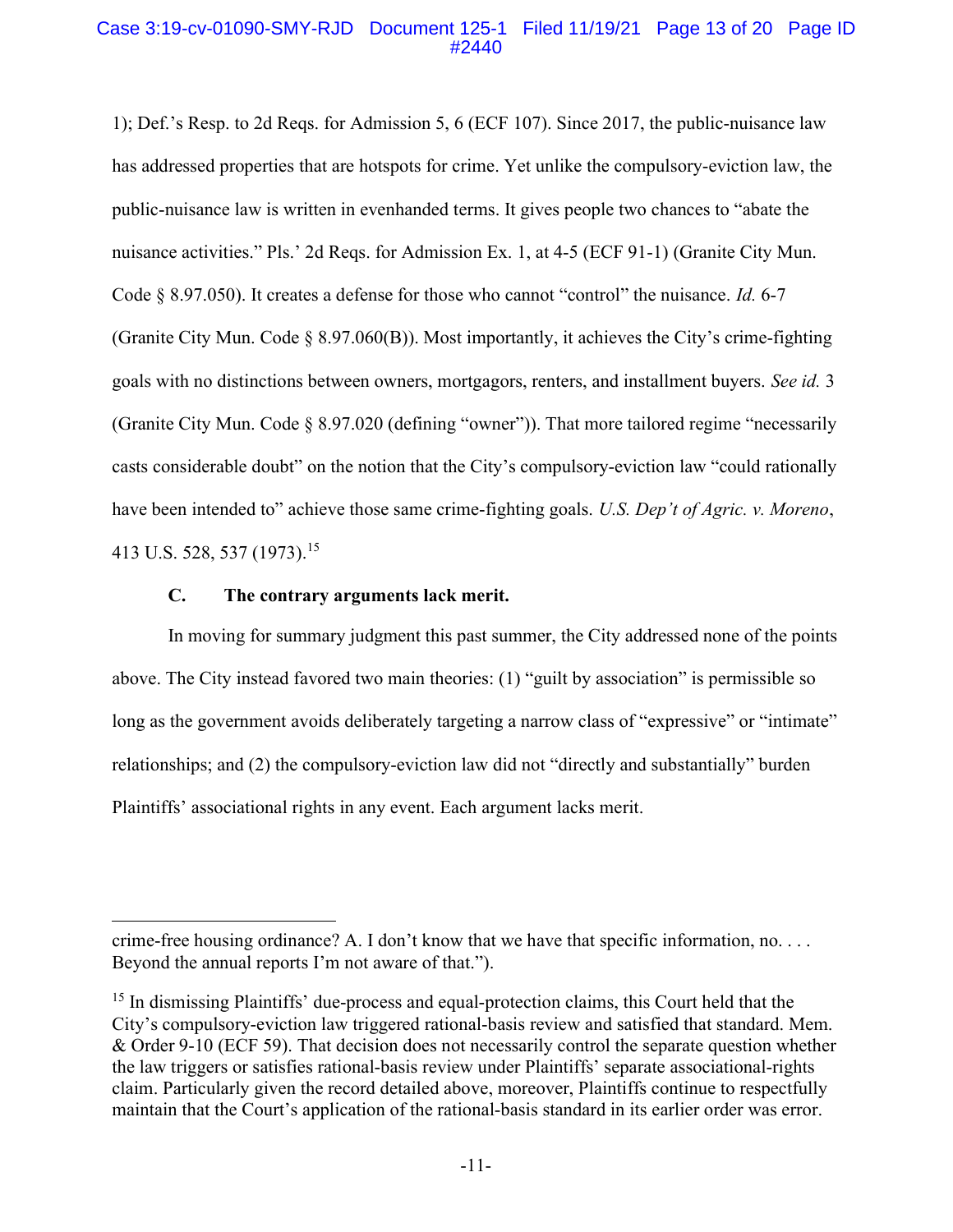## 1. The right to be free from guilt by association extends beyond "expressive" and "intimate" associations.

In recent decades, the Supreme Court has held that the Constitution demands heightened protection for the right to associate for the purpose of engaging in expressive activity as well as for the purpose of maintaining certain intimate human relationships. Roberts v. U.S. Jaycees, 468 U.S. 609, 617-20 (1984). On that much the parties agree. Distorting the premise, however, the City contends that those two categories define the universe of associational rights. Def.'s Mem. Supp. MSJ 5 (ECF 77). Outside those two categories, the City maintains, government has a free hand to punish people for the mere fact of their association with others. And because the City's compulsory-eviction law did not deliberately target political groups or the nuclear family (so the argument goes), its program of guilt by association implicates no associational rights at all.

That is wrong. It is true that the Supreme Court has parsed associational types in evaluating whether and when governments may prohibit organizations from excluding certain members. (Typically, the cases involve enforcement of anti-discrimination laws against groups with exclusionary membership rules.) But the Court has never suggested that the same framework would apply were a government to punish all members of a group for the misdeeds of one. As an example, take Board of Directors of Rotary International v. Rotary Club of Duarte, 481 U.S. 537 (1987), cited at Def.'s Mem. Supp. MSJ 5 (ECF 77). In that case, the Court voiced doubt that the Rotary Club qualified as either an "expressive" association or an "intimate" one. Id. at 546-49. In part for that reason, the Court held that California could validly require the club to admit female members. Id. at 549. In no world, however, would the Court have let California fine or imprison (or evict) every Rotary Club member if any one of them committed a felony within state lines. Nor does any of the precedent Granite City has cited suggest that any court in the Nation would do so.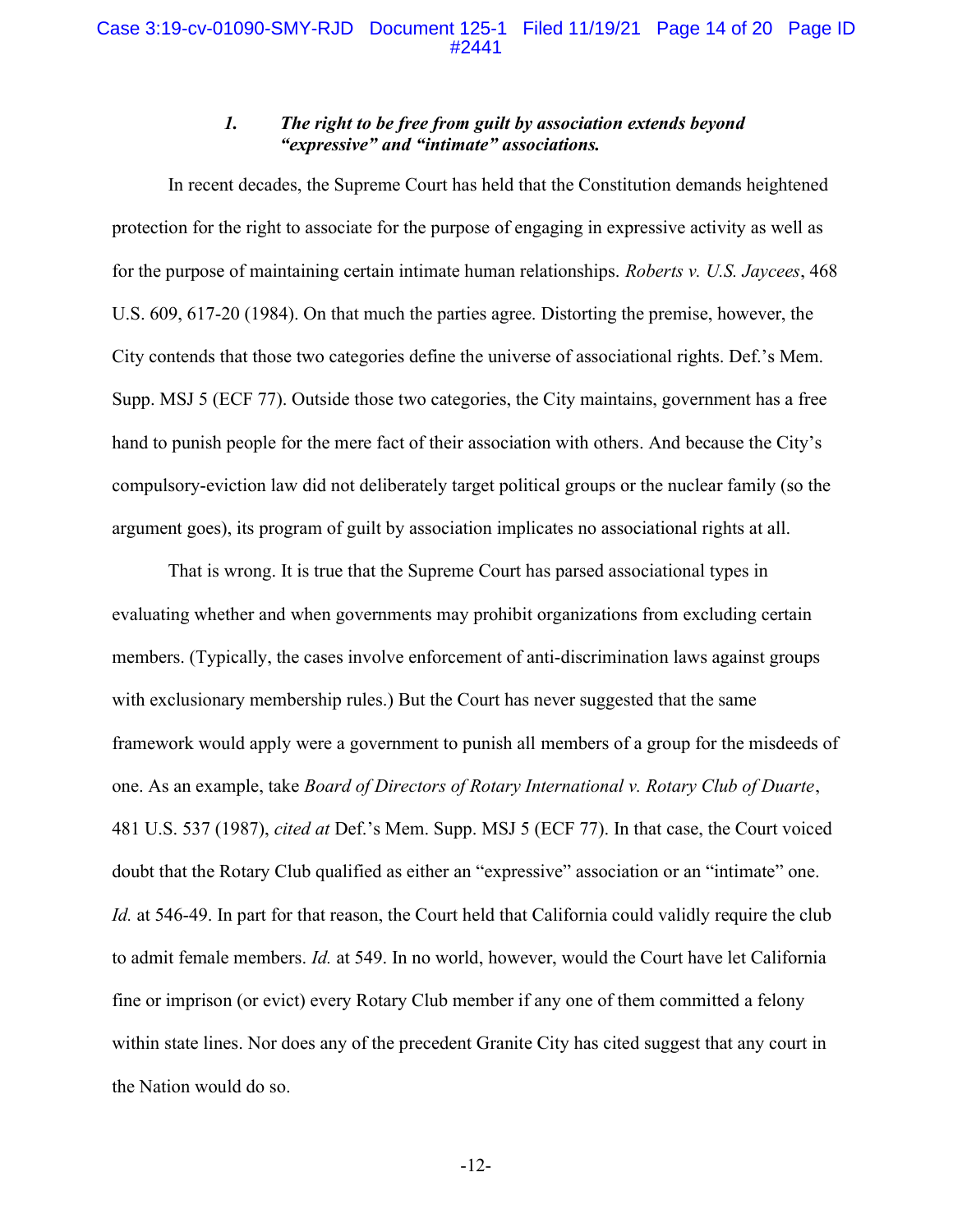### Case 3:19-cv-01090-SMY-RJD Document 125-1 Filed 11/19/21 Page 15 of 20 Page ID #2442

Equally unpersuasive is the City's effort to deconstruct whether the First Amendment or the Fourteenth Amendment secures "intimate" associational rights. Def.'s Mem. Supp. MSJ 6-9 (ECF 77). In the City's telling, the Fourteenth Amendment, not the First, is the proper source of constitutional protection. That contention is hard to square with Supreme Court precedent. Bd. of Dirs. of Rotary Int'l, 481 U.S. at 545 (remarking that "[w]e have emphasized that the First Amendment protects" certain intimate associations). But whether Plaintiffs' claim sounds in the First Amendment or the Fourteenth (or both), it is valid. See generally Nancy Catherine Marcus, The Freedom of Intimate Association in the Twenty First Century, 16 Geo. Mason C.R. L.J. 269, 277-78 (2006) ("With the freedom of intimate association encompassing both First and Fourteenth Amendment dimensions, the Court [in *Roberts v. U.S. Jaycees*] may have decided that the specific roots of that freedom are not as important to emphasize as intimate association's broader meaning and protections in any given case.").

## 2. The compulsory-eviction law burdened associational rights in a way the Constitution forbids.

As discussed, the City is wrong in saying that associational rights extend only to intimate and expressive associations. Even accepting the City's framing, however, Plaintiffs still are entitled to summary judgment. The City has conceded that certain "intimate" associations merit special constitutional protection. Def.'s Mem. Supp. MSJ 9 (ECF 77). It says only that its attempts to render Debi and Andy homeless did not violate those protections—either because the right to intimate association does not extend to the right to associate with people other than minor children (id. 11-12) or because punishing someone for associating with a third party does not burden their right to do so (id. 12-18). Here, too, the City's arguments lack merit.

a. Debi and Andy's association with Debi's daughter was one the Supreme Court would classify as "intimate." Tori Gintz was Debi's daughter. Brumit Decl. Opp. Def.'s MSJs

-13-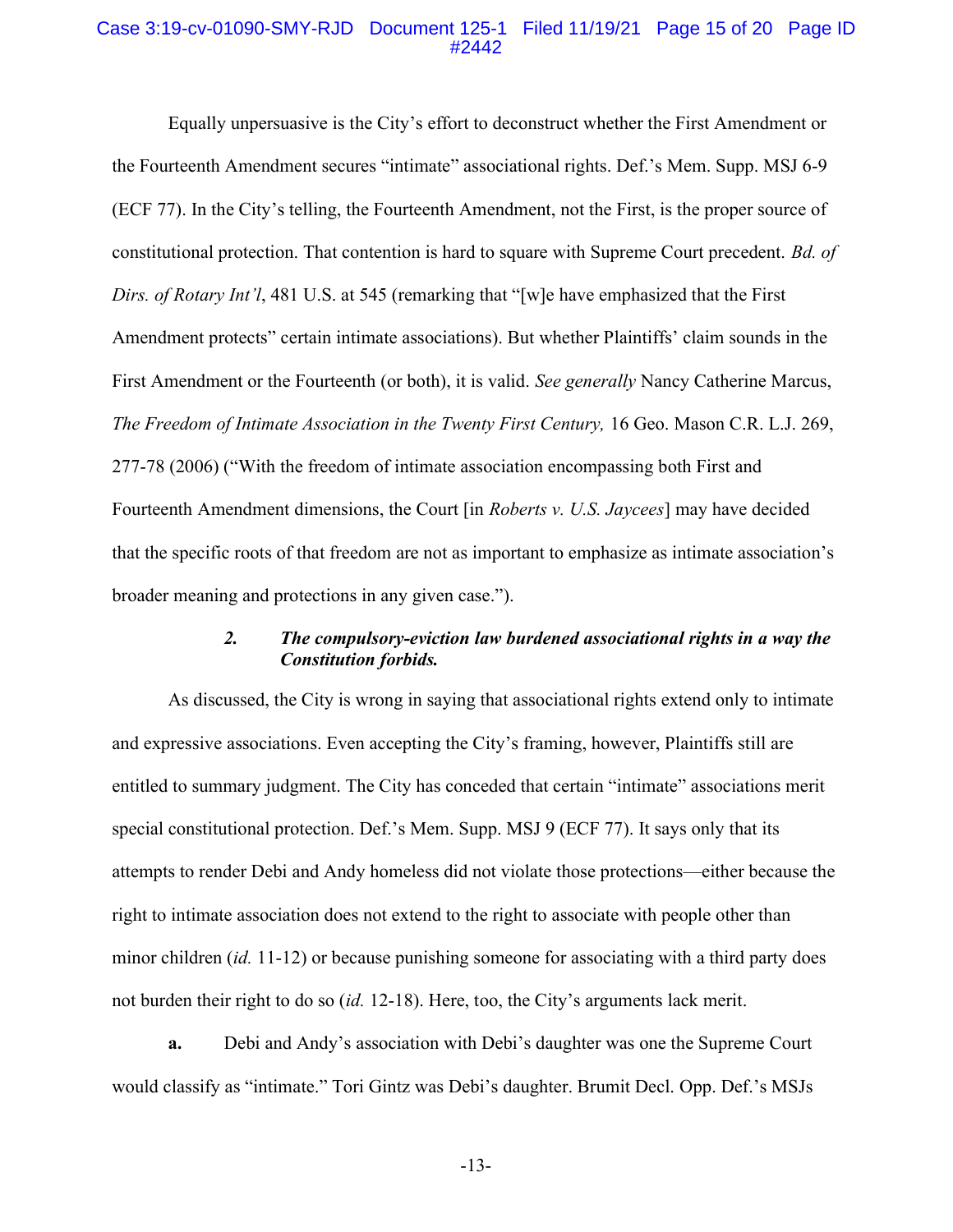#### Case 3:19-cv-01090-SMY-RJD Document 125-1 Filed 11/19/21 Page 16 of 20 Page ID #2443

¶ 5 (ECF 86-9). At various times, Debi and Andy let Tori stay in their home. See id. ¶¶ 5-8. Indeed, that is precisely why the City sought to evict them for Tori's wrongdoing. See, e.g., Parkinson Dep. 89:2-89:5 (ECF 86-3) ("I had no evidence that they were involved in that crime other than allowing these people to be at that property which is part of the crime-free lease addendum."). And to state the obvious, punishing people based on whom they let in their home implicates their intimate associations. Constitutional protection for intimate associations extends to "those relationships, including family relationships, that presuppose 'deep attachments and commitments to the necessarily few other individuals with whom one shares not only a special community of thoughts, experiences, and beliefs but also distinctively personal aspects of one's life." Bd. of Dirs. of Rotary Int'l, 481 U.S. at 545 (quoting Roberts, 468 U.S. at 619-20). That principle controls here. The City sought to evict Debi and Andy because of their association with someone they allowed into their home. That association is one meriting heightened protection; if private social clubs are sufficiently "intimate" (they are)<sup>16</sup> and if the roommate relationship is sufficiently intimate (it is),  $17$  then the same is true of the association here.

In arguing otherwise, the City has stressed that Debi's daughter was an adult. Def.'s Mem. Supp. MSJ 11-12 (ECF 77). But the Supreme Court has never held "that constitutional protection is restricted to relationships among family members"—much less to those between parents and minor children. *Bd. of Dirs. of Rotary Int'l*, 481 U.S. at 545. The question, rather, is "whether a particular association is sufficiently personal or private to warrant constitutional protection." Id. at 546. By that metric, Debi's association with her daughter merited full constitutional protection.

<sup>&</sup>lt;sup>16</sup> La. Debating & Literary Ass'n v. City of New Orleans, 42 F.3d 1483, 1497-98 (5th Cir. 1995). <sup>17</sup> Fair Hous. Council v. Roommate.com, LLC, 666 F.3d 1216, 1221 (9th Cir. 2012).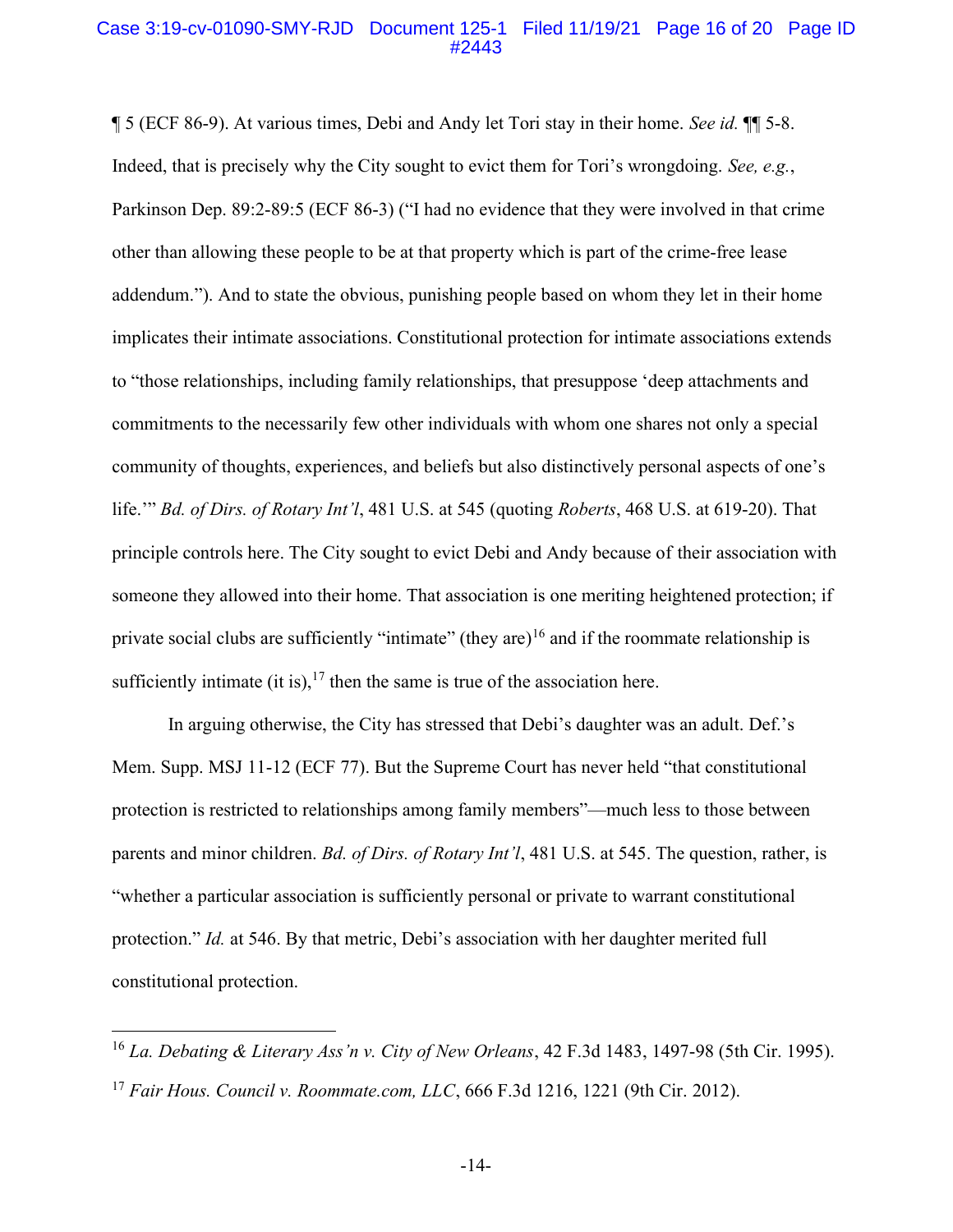#### Case 3:19-cv-01090-SMY-RJD Document 125-1 Filed 11/19/21 Page 17 of 20 Page ID #2444

The City also has observed that Debi and Andy's relationship with Tori Gintz was often strained. Mot. to Compel 2 (ECF 105). That is true but beside the point. "[E]very unhappy family is unhappy in its own way," Leo Tolstoy, Anna Karenina 2 (Rosamund Bartlett trans., Oxford Univ. Press 2016) (1878), and the Constitution protects them all equally. Indeed, the City ordered Debi and Andy's eviction precisely because it viewed their relationship with Tori to be so close that the government could validly punish them for her crimes. See, e.g., City  $30(b)(6)$ Dep. 47:8-47:10 (ECF 86-2) ("They were in violation of the lease addendum that they allowed members of their household to commit crimes in the City of Granite City."); *id.* 47:16-47:21 ("They are in violation of the lease addendum and as far as allowing -- that's their child. They should certainly be aware of what their child is up to, and can take steps to make sure that does not happen; that their child is not involved in criminal activity.").

In a similar vein, the City has prided itself on issuing wholesale eviction demands for the crimes of any householder or guest, not just members of the traditional nuclear family. Def.'s Mem. Supp. MSJ 13, 14-15 (ECF 77). That is not a point in the City's favor. Again, the Supreme Court has made clear that associational rights are not limited to the nuclear family. Bd. of Dirs. of Rotary Int'l, 481 U.S. at 545. So in confessing its law's breadth, the City only underscores how severely it violated its citizens' associational rights.

Lastly, the City has at times harnessed cases involving parents' seeking to recover for "loss of society and companionship" following police shootings of their adult children. See, e.g., Russ v. Watts, 414 F.3d 783, 791 (7th Cir. 2005), cited at Def.'s Mem. Supp. MSJ 12 (ECF 77). From these decisions, the City discerns a rule that associational claims "do not extend to the parent-child relationship when the child is an adult child." Def.'s Mem. Supp. MSJ 12 (ECF 77). To repeat, however, the Supreme Court has said that associational claims are not so limited. See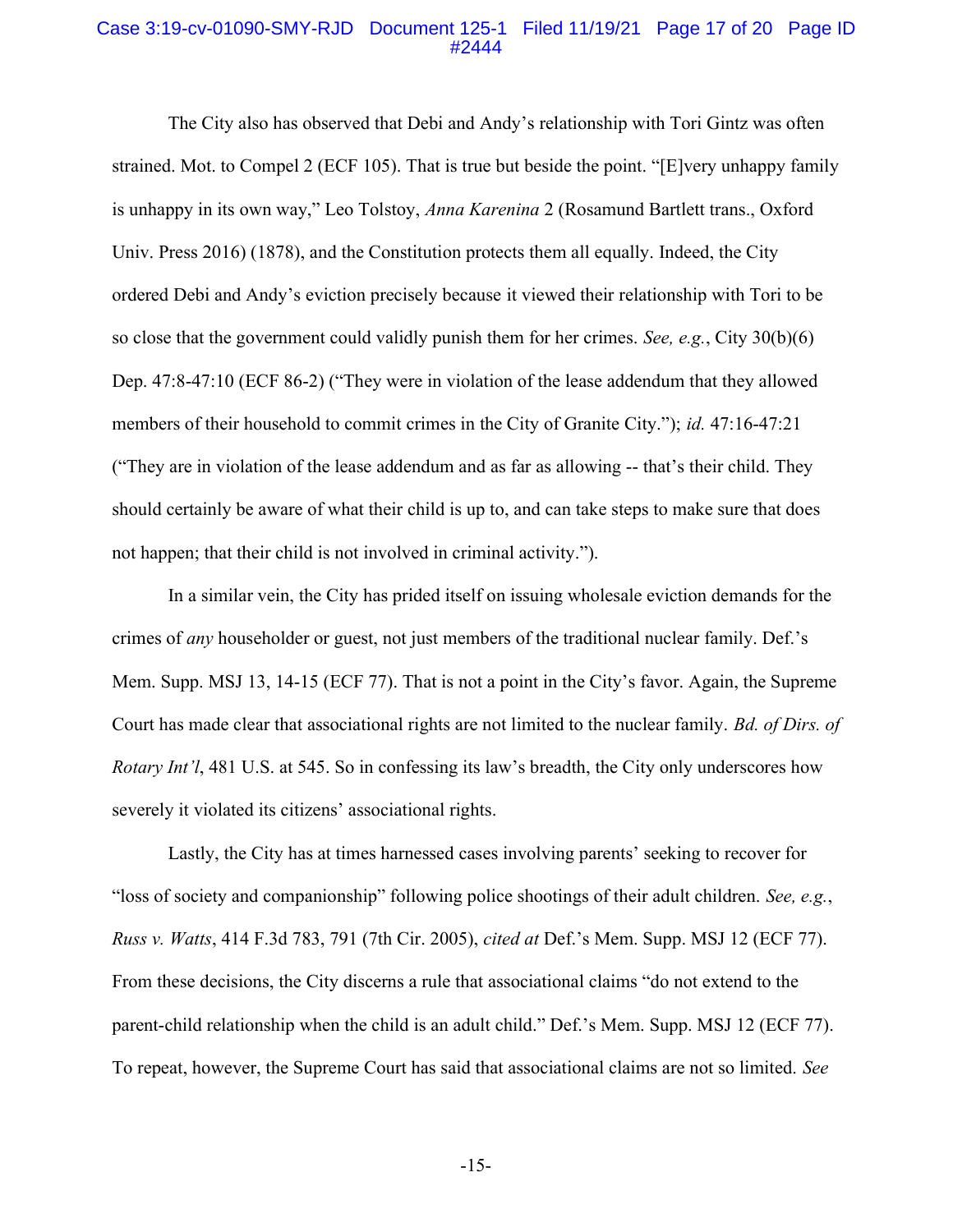### Case 3:19-cv-01090-SMY-RJD Document 125-1 Filed 11/19/21 Page 18 of 20 Page ID #2445

Bd. of Dirs. of Rotary Int'l, 481 U.S. at 545. At most, then, the City's police-shooting cases hold that the Constitution does not support a parent's loss-of-companionship claim based on the death of an adult child. They do not stand for the City's broader rule: that it had a free hand to punish people for associating with their grown children.

b. Also without merit is the City's view that its law "d[id] not directly and substantially burden" Plaintiffs' associational rights. Def.'s Mem. Supp. MSJ 12 (ECF 77) (capitalizations altered). In the City's telling, the only way to burden associational rights is to "directly place restrictions on what constitutes a family." Id. 14. But courts nationwide agree that "[o]bviously the government burdens a constitutional right when it imposes a direct penalty such as a criminal fine on its exercise." McCabe v. Sharrett, 12 F.3d 1558, 1562 (11th Cir. 1994) (stating the principle in the context of an associational-rights claim). And here, the City told Debi and Andy that it would make them homeless because of their association with Debi's daughter. That act of enforcement burdened their associational rights in obvious ways; as the Supreme Court noted in Lyng v. International Union, "[e]xposing the members of an association  $\dots$  to civil liability merely because of their membership in that group" poses a real "danger to the exercise of associational freedoms." 485 U.S. 360, 367 n.5 (1988). That is just how Granite City's compulsory-eviction law operated. In that way, it differed fundamentally from the laws the City has analogized to most stridently: ones involving not punishment, but public benefits and employment. E.g., Def.'s Mem. Supp. MSJ 13, 15 (ECF 77). Notably, one of the City's main authorities remains—of all cases—Lyng itself. Compare Mot. to Compel 2 (ECF 117) (citing Lyng), with Mem. & Order 11 (ECF 59) (denying  $12(b)(6)$  motion and noting Lyng's consistency with Plaintiffs' theory of the case).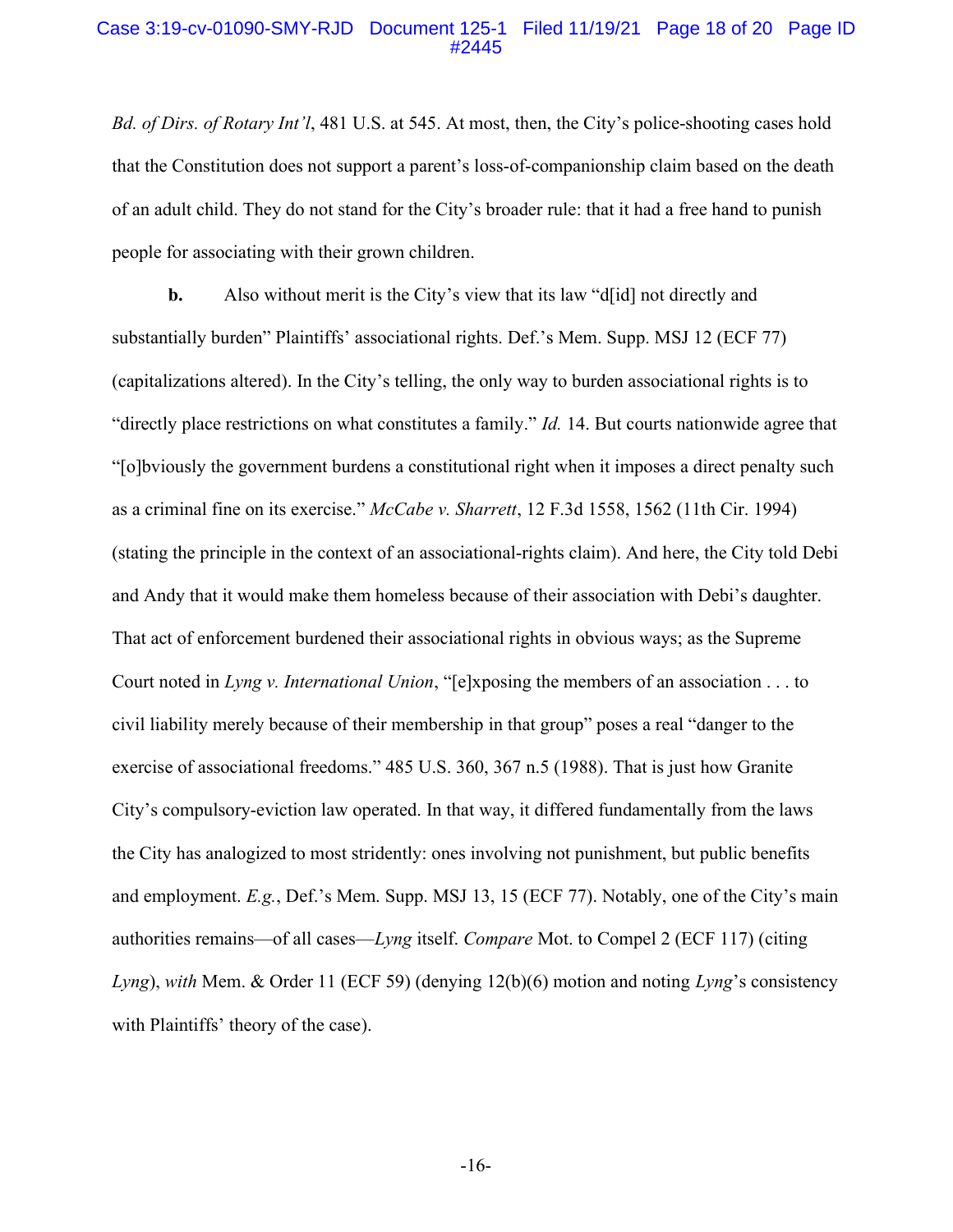#### Case 3:19-cv-01090-SMY-RJD Document 125-1 Filed 11/19/21 Page 19 of 20 Page ID #2446

The City also has suggested that Debi and Andy must show that the compulsory-eviction law destroyed or "deteriorat[ed]" their relationship with Debi's daughter. Mot. to Compel 2-3 (ECF 105). But that "misunderstands the nature of plaintiffs' alleged constitutional injury." Kipps v. Caillier, 205 F.3d 203, 205 (5th Cir. 2000) (rejecting same argument). It is of course true that the compulsory-eviction law did not destroy Debi and Andy's relationship with Debi's daughter. But that fact did not make the law any less a burden on their rights. It is "clear," after all, that associational rights "can be abridged even by government actions that do not directly restrict individuals' ability to associate freely." Lyng, 485 U.S. at 367 n.5. And "expos[ure] . . . to civil liability" because of one's associations exemplifies such an abridgement. See id.; see also Claiborne Hardware Co., 458 U.S. at 920 ("[C]ivil liability may not be imposed merely because an individual belonged to a group, some members of which committed acts of violence."). That principle translates easily here. The City tried to make Debi and Andy homeless because of their association with Debi's daughter. That coercive state action is an "evident and inherent" burden on their associational rights—regardless of whether the relationship was destroyed as a result. Cf. Ariz. Free Enter. Club's Freedom Club PAC v. Bennett, 564 U.S. 721, 745 (2011).

Precedent proves the point: In none of the associational-rights cases cited above did the courts test whether the challenged state action succeeded in eliminating the association at issue. (The City has yet to identify a contrary example.) Rexford Kipps—fired as a college coach because his son went to a different school—did not have to show that his parent-child relationship was "totally destroyed." Kipps, 205 F.3d at 205. Claudia Sarahi Rueda Vidal did not have to show that she no longer saw her parents. 2021 WL 1731606, at \*13. Eartha St. Ann's kids did not have to prove they no longer associated with their mother. 495 F.2d 423. The activists in Claiborne Hardware did not have to show that they had withdrawn from the

-17-